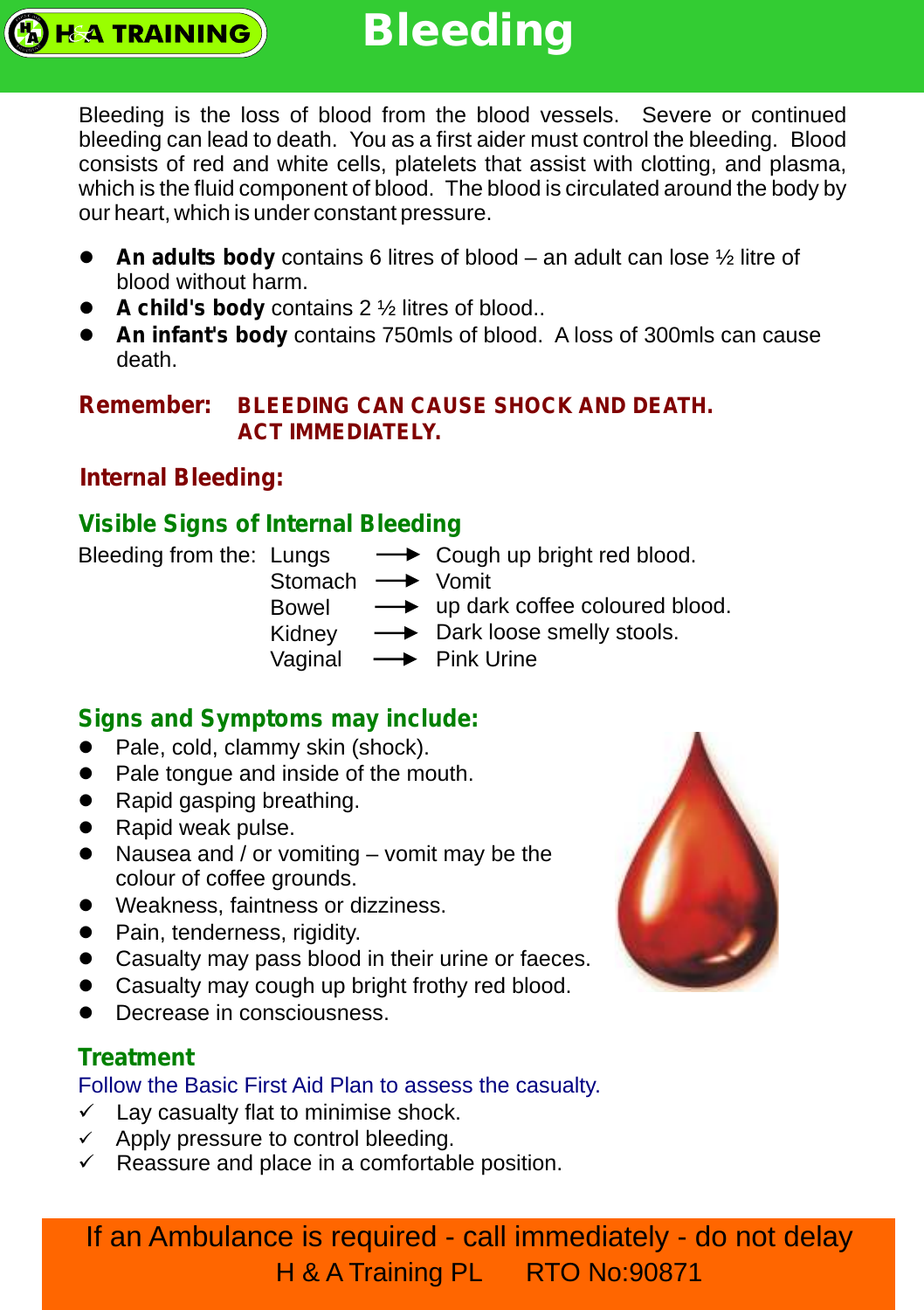

- $\checkmark$  If casualty is unconscious, place in the lateral position.
- $\checkmark$  If coughing up blood, place casualty in a semi sitting position (if the casualty is dizzy or semi conscious place them in the lateral position).
- $\checkmark$  Remove constrictive clothing.
- $\checkmark$  Monitor and record vital signs.
- $\checkmark$  Give nil by mouth.
- $\checkmark$  Seek medical assistance immediately.

## **Bleeding Externally:**

## Always wear gloves

## **Treatment**

Follow the Basic First Aid Plan to assess the casualty.

- $\checkmark$  Reassure the casualty.
- $\checkmark$  Apply direct pressure to the wound using a gloved hand or try and use the casualty's own hand.
- $\checkmark$  Lie casualty flat.
- $\checkmark$  Apply a dressing to the wound and bandage firmly in place.
- $\checkmark$  Loosen tight clothing from around the neck, chest and waist.
- $\checkmark$  Elevate and support bleeding part except if fractured.
- $\checkmark$  Monitor and record vital signs.
- $\checkmark$  Check for shock.
- $\checkmark$  If bleeding persists, apply a second dressing. DO NOT REMOVE THE FIRST DRESSING.
- $\checkmark$  Protect the casualty from the weather conditions.
- $\checkmark$  Seek medical aid.

## **NEVER LEAVE THE CASUALTY ALONE**

## **Abrasions:**

Abrasions occur as a result of a fall onto a hard surface, creating a grazing injury to the skin. Dirt may become embedded in the wound.

## **Treatment**

- $\checkmark$  Clean the wound with antiseptic solution or clean sterile water using gauze swabs.
- $\checkmark$  Apply a non stick dressing.
- X DO NOT USE COTTON WOOL as it sticks to the wound



If an Ambulance is required - call immediately - do not delay H & A Training PL RTO No:90871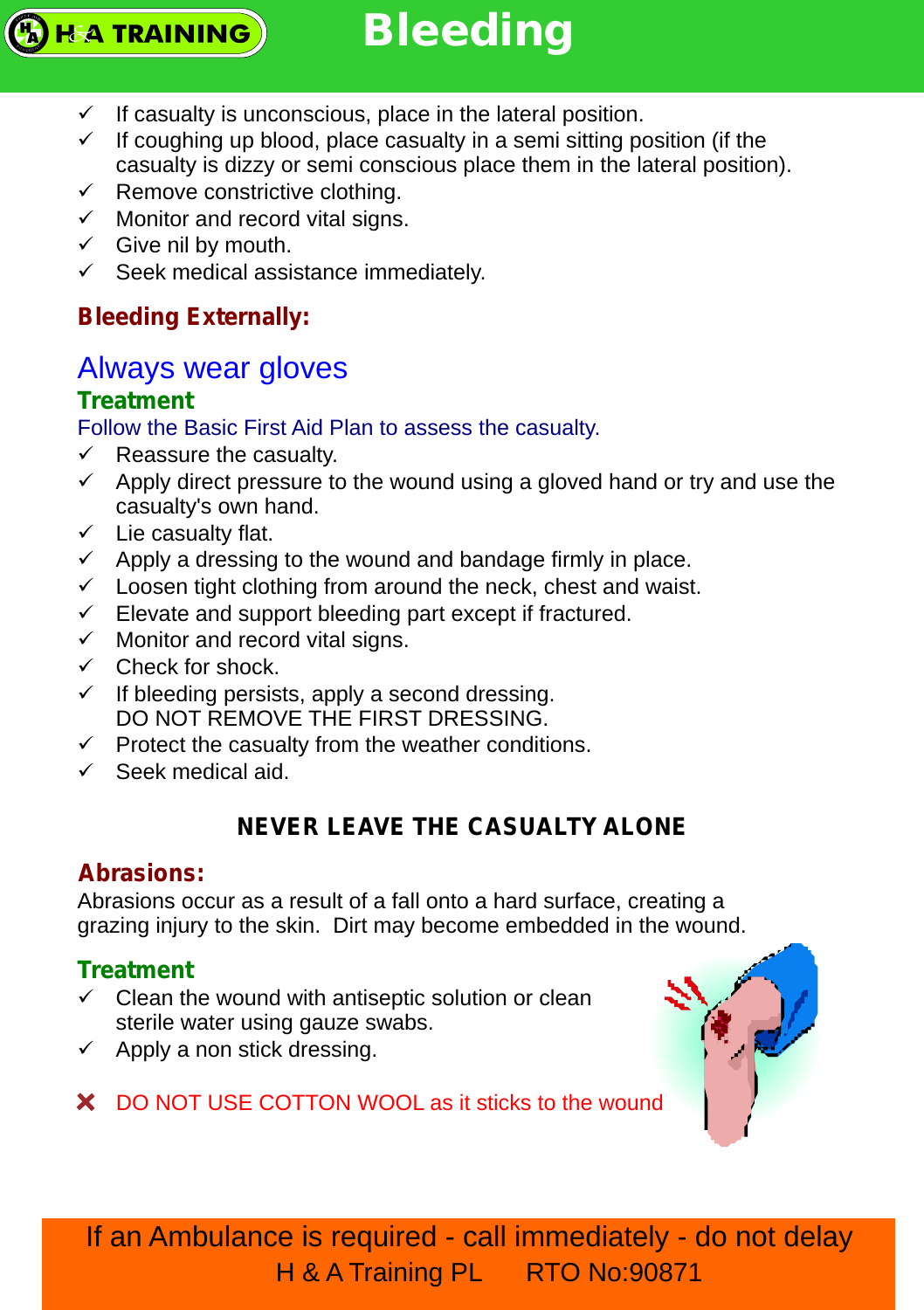

### **Lacerations:**

A laceration is a large cut or a tear to the skin, which will need to be seen by a doctor, especially if a Tetanus booster or stitching is required.

#### **Treatment**

- $\checkmark$  Control bleeding
- $\checkmark$  Clean the wound with antiseptic solution or sterile water.
- $\checkmark$  Use steri-strips or tape to hold the skin together.
- $\checkmark$  Pad and bandage.
- $\checkmark$  Seek medical attention.

## **Embedded objects:**

Fish hooks, sticks, steel, shards of glass or timber.

#### **Treatment:**

- $\checkmark$  Pad around the object.
- $\checkmark$  Ensure that the bleeding has stopped.

## DO NOT

- X PUT PRESSURE OVER THE OBJECT
- X SHORTEN THE OBJECT UNLESS IT IS
- UNMANAGEABLE
- **X** REMOVE ANY EMBEDDED OBJECTS

## **Crater Wounds:**

These occur when large pieces of tissue are torn away from the body. Severe bleeding and shock can occur.

#### **Treatment:**

- $\checkmark$  Pack wound with sterile material.
- $\checkmark$  Apply direct pressure and a compression bandage.
- $\checkmark$  Reassure and place in a comfortable position.
- $\checkmark$  If bleeding persists, apply a second dressing.
- X DO NOT remove the first layer and compression bandage

## **Bleeding Nose:**

#### **Treatment:**

- $\checkmark$  Sit the casualty with their head slightly forward.
- $\checkmark$  Apply direct pressure to the soft part of the nose for at least 10 minutes (longer pressure may be need in hot weather or after exercise).
- $\checkmark$  If bleeding continues place an ice pack over the forehead and the back of the neck.
- $\checkmark$  Seek medical advice if bleeding cannot be controlled.

## *DO NOT LET THE CASUALTY BLOW THEIR NOSE FOR 3 HOURS*

If an Ambulance is required - call immediately - do not delay H & A Training PL RTO No:90871